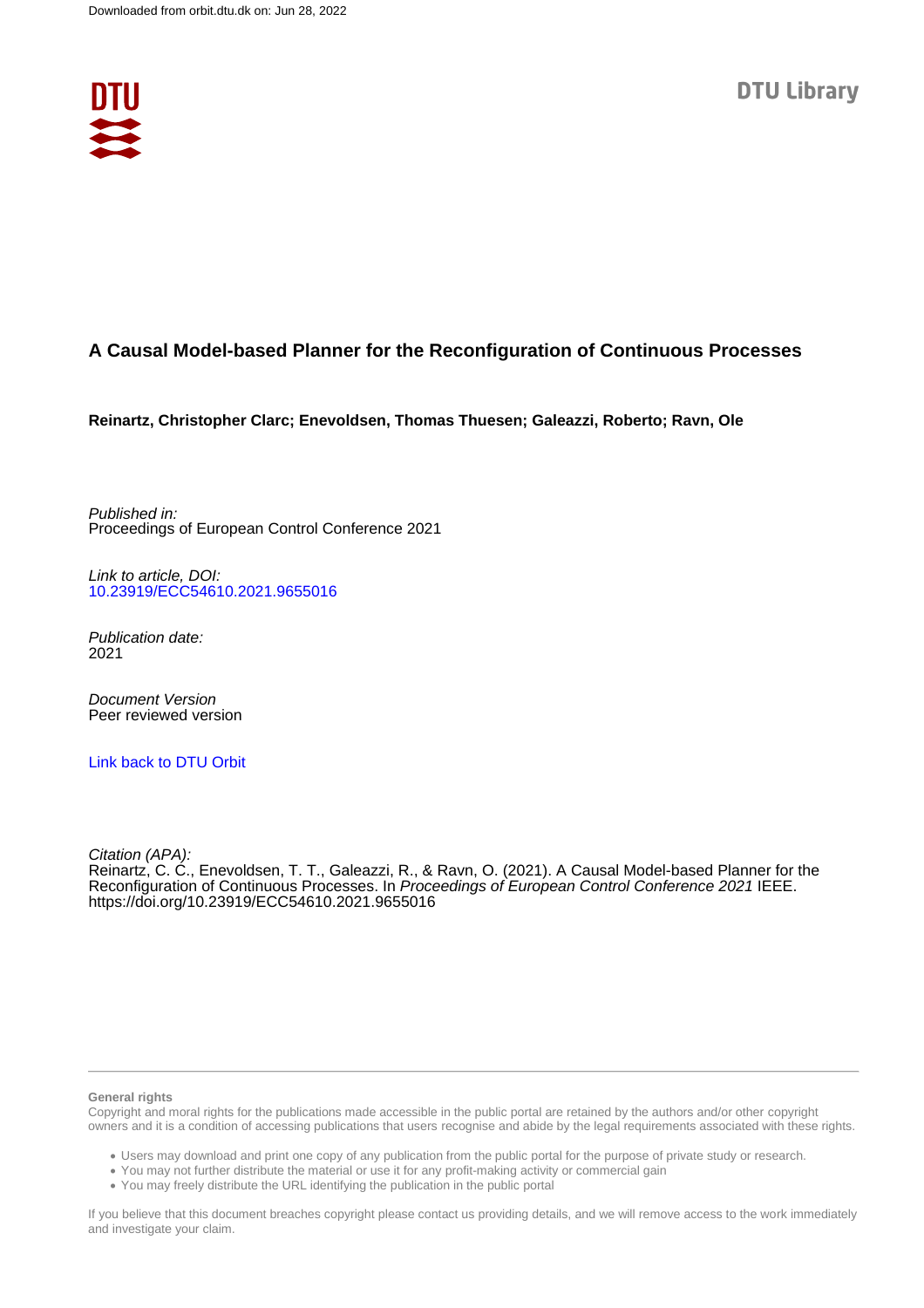# A Causal Model-based Planner for the Reconfiguration of Continuous Processes

Christopher Reinartz<sup>1</sup>, Thomas Thuesen Enevoldsen<sup>1</sup>, Roberto Galeazzi<sup>1</sup> and Ole Ravn<sup>1</sup>

*Abstract*— This paper presents a planning framework for discrete planning of human operations in highly automated industrial plants, where manual and automatic control coexist. Based solely on qualitative knowledge of the controlled continuous process represented through signed directed graphs, the planner exploits a greedy algorithm to determine the optimal action for the human operator upon changes in the process' operating conditions or reconfiguration of the control system due to faulty conditions. The planner results in a decision support tool that instructs the human operator on the best course of action. The planning framework and the resulting planner are demonstrated on a quadruple-tank system.

# I. INTRODUCTION

The operation of large industrial plants involves the interaction between human operators and automated control systems. The goal is to ensure production on a high level of consistency, safety and economic efficiency that cannot be achieved by either manual or fully automatic control. Unit operations are commonly controlled using distributed control schemes, with Supervisory Control and Data Acquisition (SCADA) systems enabling human operators to issue process commands. In nominal operation, the operator configures the system for maximum profitability. In the event of abnormal system behaviour the operator ensures the return to safe operation or initiates the shut-down of the plant. Current trends towards increased automation and decreased human supervision of process plants challenge this established method of operation. Increased automation entails increased instrumentation and monitoring, which, in theory, improves plant supervision capabilities. In practice, the amount of monitoring exceeds what an operator can process, leading to cognitive overload that can result in slow or incorrect decision making, especially in unforeseen situations. Automated condition monitoring and decision support systems can be used to reduce the occurrence of such situations by providing contextual information that facilitates the decision making. The last decades have seen significant progress in both quantitative model-based and data-driven fault diagnosis, but the scalability of quantitative process models to plant-scale and the lack of interpretability of results generated from data-driven methods remain known drawbacks. The demand for methods that yield explainable results on a plant-scale requires re-evaluation and extension of approaches that were previously shown to be capable of satisfying these properties, such as causality-based diagnosis and reasoning systems [1].

Causal process models have been considered for rootcause analysis and process supervision for a long time [2], and nowadays, improved automated generation and validation techniques enable their application for a wide range of processes. [3] presents the generation of causal models in form of hierarchically structured directed graphs based on transfer entropy, while [4] uses a Bayesian model to identify optimal causal network structures for root-cause diagnosis. A method for semi-automated generation of causal functional models from existing documentation of plant topology in the form of P&ID diagrams is presented in [5]. [6] presents how cross-correlation and transfer entropy can be used to validate manually or semi-automated models using process data.

The development of applications utilizing causal models proceeded concurrently to the development of new modeling strategies with a strong focus on techniques for root-cause analysis of process faults. [4], [7] and [8] use causal graphs for fault detection and root-cause analysis of a chemical engineering benchmark process, highlighting the capability of causal models to diagnose faults for which no historic process data is available. The recent successes in the generation of causal models and their use in process diagnosis promotes an investigation of their further applicability for decision support, especially in areas where other approaches perform poorly, such as the automatic actuation and reconfiguration of complex processes with limited quantitative knowledge. A scheduling approach for coke gas systems based on a joint application of causal-models and least-squares support vector machines is proposed by [9].

# *A. Novelty and contribution*

The paper proposes a novel planning framework for the operation of continuous processes during transitions between steady-states, where automatic and manual control contribute to the regulation. A causal model in form of a signed directed graph is created to describe the qualitative knowledge about the impact of manual and automatic control actions onto the process variables. This is encoded in an effect matrix generated through an algorithm that propagates steadystate process responses to disturbances and deliberate state changes in the presence of control loops. A greedy planner is adopted to find the locally optimal operator action based on the minimization of a cost functional. The planner thus results in a decision support tool for operators that suggests the best course of action during changes in operating points or process reconfiguration due to the occurrence of faults.

<sup>\*</sup>This work is supported by the Danish Hydrocarbon Research and Technology Centre.

<sup>&</sup>lt;sup>1</sup>Automation and Control Group, Department of Electrical Engineering, Technical University of Denmark, DK-2800 Kgs. Lyngby, Denmark {ccrein,tthen,rg,or}@elektro.dtu.dk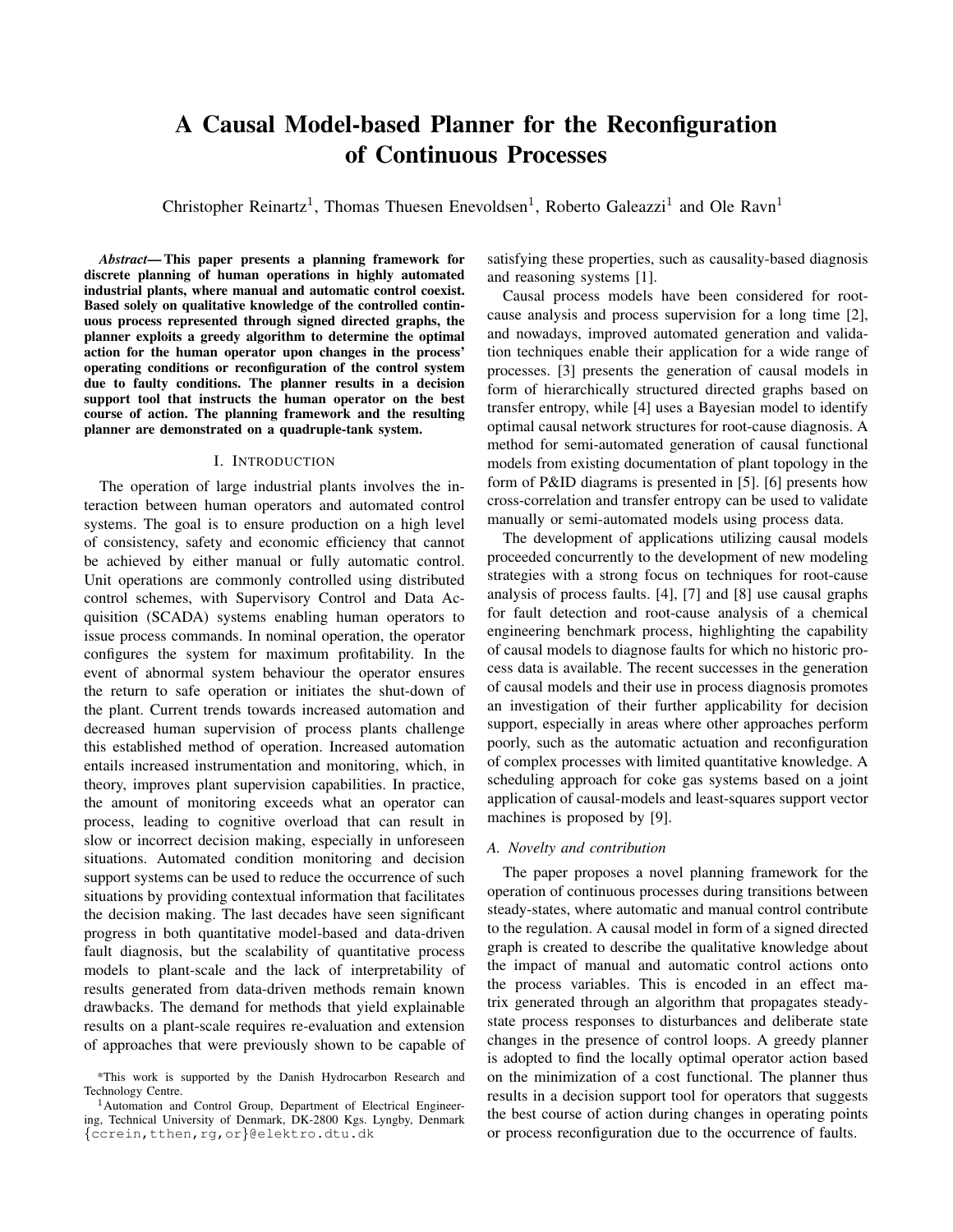#### II. PLANNING FRAMEWORK

To design a planning framework that can mimic an operators role in process supervision, the planning environment has to be set-up, such that the operators perception of the system and his/her means of influence are represented. It is assumed that the system under investigation is a continuous process with input-dependent stationary operating points and that the operator has complete knowledge of the means of influencing the process, e.g. set-point changes or manual adjustment of manipulated variables, and that he/she has at least qualitative knowledge about the effects of said means.

The planning framework should be capable of defining a plan based on qualitative effects, while remaining open to extensions that integrate quantitative knowledge, such as transition times and magnitudes. To remain open to such extensions, the planning environment has to be quantitative rather than qualitative. The following sections define the main constituents of the planning framework.

#### *A. State space*

The state of a process, as an operator can perceive it, is defined by the available process variables, meaning measurements and manipulated variables. Each process variable is bounded with known bounds. The state  $x$  is defined as the vector containing a specific value for each process variable  $x_i \in [x_{i,min}, x_{i,max}]$ . The state space  $X \subseteq X_B =$  $\{[x_1, ..., x_n]|x_i \in [x_{i,min}, x_{i,max}]\}$  is the set of all possible states the system can assume. If unity-based normalization is applied to the process variables, the state space can be defined as  $X \subseteq X_B = [0,1]^n$ , where *n* is the number of process variables. The state space  $X$  is the subset of of all valid process configurations within the n-dimensional cubic space  $X_B$  that is formed by the bounds of the process variables or, if only steady state operation is considered, the subset of all valid steady state configurations of the process. It is not possible to determine the exact shape of the subset without quantitative knowledge of the system dynamics. For steady state analysis it is possible to infer that the state space forms a *p*-dimensional manifold within  $X_B$ , where  $p$  is equal to the degrees of freedom of the process. This follows directly from the observation that for each unique configuration of independent manipulated variables, and thus degrees of freedom, the process will assume a unique stationary operating point, if the manipulated variables themselves are included in the definition of the state.

#### *B. Action space*

The action space  $U$  contains all actions available to the operator in a given situation. Some actions might only be available for specific process configurations, resulting in a state-dependent action space. Every action is defined as a tuple  $(u'_i, \delta_{u_i})$  of action identifier and action magnitude. A typical example of an operator action, taking manual control of a valve position, could e.g. be described by the tuple ('open valve', 10%). The operator has the option of either increasing or decreasing any manipulated variable, including control set-points, in the process. While decreasing a manipulated variable can be represented by a negative  $\delta_u$ , it was decided to create separate actions for increasing and decreasing actions, thus only allowing  $\delta_u > 0$ . The magnitude of each action is bounded by the difference between the current state of the manipulated variable and its maximum or the current state and its minimum for increasing and decreasing actions, respectively.

#### *C. Representing qualitative effects*

In the context of this paper, a qualitative effect is defined as an effect with a known direction of change but unknown magnitude, which can be described by non-deterministic state transitions [10]. Considering future extensions of the planner that feature quantitative information, describing state transitions non-deterministically seems impractical. Instead, a deterministic state transition model that uses process feedback to account for uncertainty about the effect-magnitude is used in this contribution.

# *D. State-transition function*

The qualitative effects of all actions are summarized in an effect matrix  $G(x) = [(g^T(x, u_1), ..., g^T(x, u_m)]^T$ , an  $m \times n$ matrix for action and state spaces of  $m$  and  $n$  dimensions, respectively. The state transition, without explicitly modeling uncertainty, is written as  $x' = f(x, u) = x + \delta_u g^T(x, u)$ . The uncertainty about the state transition can be modeled explicitly as a nature action  $\theta$ , which is a natural extension of the presented planning framework, but not considered further in this contribution.

#### *E. Effect matrix*

As mentioned in Section II-D, the effect matrix summarizes the qualitative effect of the actions in the action space on all variables in the state vector. Considering only qualitative effects, actions must either increase or decrease variables or leave them unaffected, so that the configuration s of any process variable following an action must be within the set  $\{1, 0, -1\}$ , where 1, 0 and -1 encode "increased", "not affected" and "decreased", respectively. Given a causal model of a system in form of a signed directed graph  $G =$  $(V, E)$ , for which the set of vertices V includes the measured and manipulated process variables and the set of signed edges E describes their causal relations, the propagation of effects originating in single process variables through the system can be estimated using graph propagation, as shown by [11]. Simple graph propagation, however, does not consider the influence of control systems correctly and thus leads to spurious results. Different approaches to describe control systems in causal models have been presented in e.g. [3] and [12], but typically involve additional modeling effort. The propagation strategy presented in this paper in Algorithm 1 correctly derives the steady-state development of variables in closed-loop systems given knowledge of the active control-loops. Control loops are indicated in the causal model by marking controlled variables as "controlled" and by labeling the edges from controlled to manipulated variables as "control edges". It is further assumed that the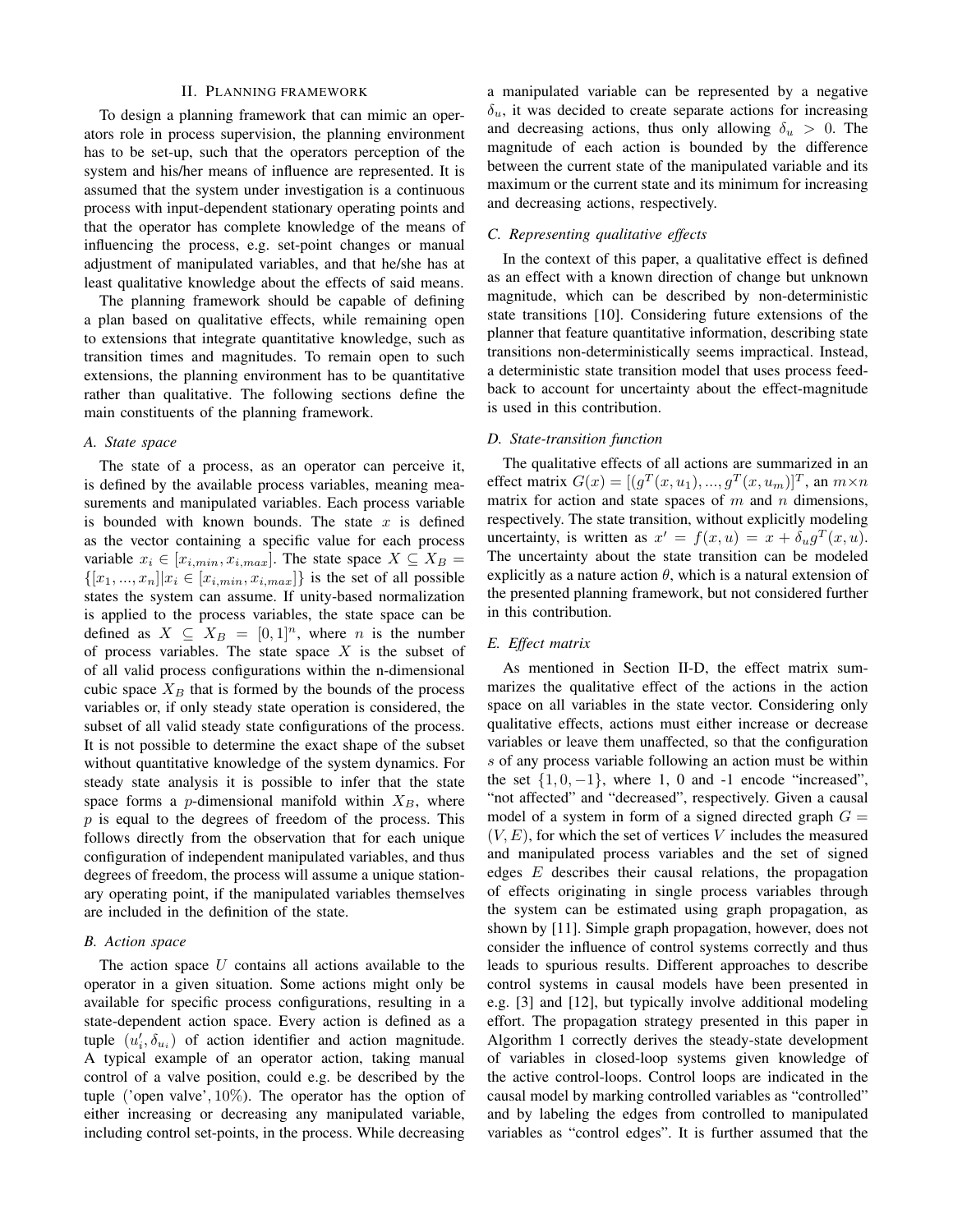Algorithm 1: propagate\_configuration

Given:  $G = (V, E), v_{start} \in V, s(v_{start}) \in \{-1, 0, 1, \{\}\}\$ 1  $A \leftarrow [v_{start}], D \leftarrow \{v_{start}\}$ 2 while  $A \neq \{\}$  do  $\vert v \leftarrow A.pop\_first()$ 4 | if is\_controlled(v) then  $\begin{array}{c|c} \text{5} & | & e \leftarrow \text{find\_control\_edge(G, v)} \end{array}$ 6  $(v, w) \leftarrow e$ 7 | if  $w \notin D$  then  $s \mid \cdot \cdot \cdot s(w) \leftarrow s(v) \cdot sgn(e)$ 9  $\vert \vert$   $s(v) \leftarrow 0$ 10  $D \leftarrow D \cup w$ 11 |  $A.append(w)$ <sup>12</sup> continue 13 **forall**  $\{e = (u, w) \in E | u = v\}$  do 14 **if**  $w \notin D$  then 15  $\vert$   $s(w) \leftarrow s(u) \cdot sgn(e)$ 16  $\vert \vert \vert \vert \dot{D} \leftarrow D \cup w$  $17$  A.append(w) 18 forall  $v \in V$  do 19 | if  $s(v) = \{\}$  then 20  $s(v) \leftarrow 0$ 

configuration of a node is determined through the shortest path from the root of the propagation, which is enforced by maintaining a set  $D$  of already visited "dead nodes" while propagating using a breadth first approach that maintains a list of active nodes A. An example of the derivation of an effect matrix is provided in Section IV-B.

# *F. Representing time*

The inclusion of qualitative effects in the action space entails that the duration of the actions can typically not be estimated. Thus, it is sufficient to represent the sequence of actions by an increasing stage index k.

#### *G. Formalization*

Having introduced the different components of the planner, we can now formalize the planning framework. The *state space* X is a nonempty, uncountably infinite set representing all possible states the system under investigation could assume. The *action space* U is a finite, nonempty set of, possibly state dependent, actions. The action space includes a termination action  $u_T$ , which does not result in a state change and is applied when the current state is within the goal set  $X_G$ . The *state transition function* yields a new state, given the current state and action. A *set of stages* k denotes the relative temporal ordering of the states that are part of the devised plan. An explicit *initial state*  $x_I \in X$  is defined for each application of the planning problem. Different from the initial state, the *goal set*  $X_G \subset X$  is defined as a continuous region. The *cost* L as a function of a state history  $\tilde{x}_F$  and action history  $\tilde{u}_K$  is defined as the sum of the state and action dependent transition costs  $l(x, u)$  and the cost associated with the state that is reached after the execution of the plan, which is defined as a potential function  $\phi(x)$  on the state space.

```
1) State space: X \subseteq X_B = [x_{i,min}, x_{i,max}]^n
```
2) Action space: 
$$
U(x) = [(u_1, \delta_{u,1}), ..., (u_m, \delta_{u,m}), u_T]
$$

3) *State transition function:*  $x' = f(x, u) = x + \delta_u \cdot g^T(x, u)$ 4) *Stages:*  $k = 1, 2, ..., K + 1, F = K + 1$ 5) *Initial state:*  $x_I \in X$ 6) *Goal set:*  $X_G \subset X$ 7) *Cost functional:*  $L(\tilde{x}_F, \tilde{u}_K) = \sum_{k=1}^K l(x_k, u_k) + \phi(x_F)$  $l(x_k, u_k) \geq 0$  $\phi(x) \geq 0, \forall x \in X$   $\phi(x) = 0$ , iff  $x \in X_G$ III. QUADRUPLE-TANK SYSTEM

The quadruple-tank system is a multivariate laboratory process presented by [13]. The process consists of four water tanks, which are setup as shown in Fig. 1, where the water level  $h_i$  for all tanks is defined on the interval [0, 0.2] meters, the valve voltages  $v_1$  and  $v_2$  between [0, 6] volts, and the relative valve positions  $\gamma_1$  and  $\gamma_2$  between [0, 1].

The system is described by the following set of equations

$$
\frac{dh_1}{dt} = -\frac{a_1}{A_1}\sqrt{2gh_1} + \frac{a_3}{A_1}\sqrt{2gh_3} + \frac{\gamma_1k_1}{A_1}v_1 \qquad (1)
$$

$$
\frac{dh_2}{dt} = -\frac{a_2}{A_2}\sqrt{2gh_2} + \frac{a_4}{A_2}\sqrt{2gh_4} + \frac{\gamma_2 k_2}{A_2}v_2
$$
 (2)

$$
\frac{dh_3}{dt} = -\frac{a_3}{A_3}\sqrt{2gh_3} + \frac{(1-\gamma_2)k_2}{A_3}v_2\tag{3}
$$

$$
\frac{dh_4}{dt} = -\frac{a_4}{A_4}\sqrt{2gh_4} + \frac{(1-\gamma_1)k_1}{A_4}v_1,\tag{4}
$$

The simulations are based on the controller and plant parameters specified in [13], with additional outputs for the water levels  $h_3$  and  $h_4$ . A clamping-based anti-windup scheme is added to improve the performance of the integrator of the implemented PI-controllers after extended periods of nonrejectable steady-state error.

The voltages  $v_1$  and  $v_2$  are used by PI regulators to regulate the water levels  $h_1$  and  $h_2$ , while the valve positions  $\gamma_1$  and  $\gamma_2$  are manipulated variables available to the human operator to act on the process. When modifying the valve positions, it has to be considered that the system is only minimum phase for  $\gamma_1 + \gamma_2 > 1$ , and that control performance degrades for other configurations. Measurement noise on the four tank levels is introduced as white Gaussian noise  $\mathcal{N}(0, \sigma^2)$  with  $\sigma = 0.25$ mm.



Fig. 1: Quadruple-tank system

# IV. CASE-STUDY

The presented planning framework combined with a greedy planner, which operates using a strict best-first approach [10], is applied to the quadruple-tank system. The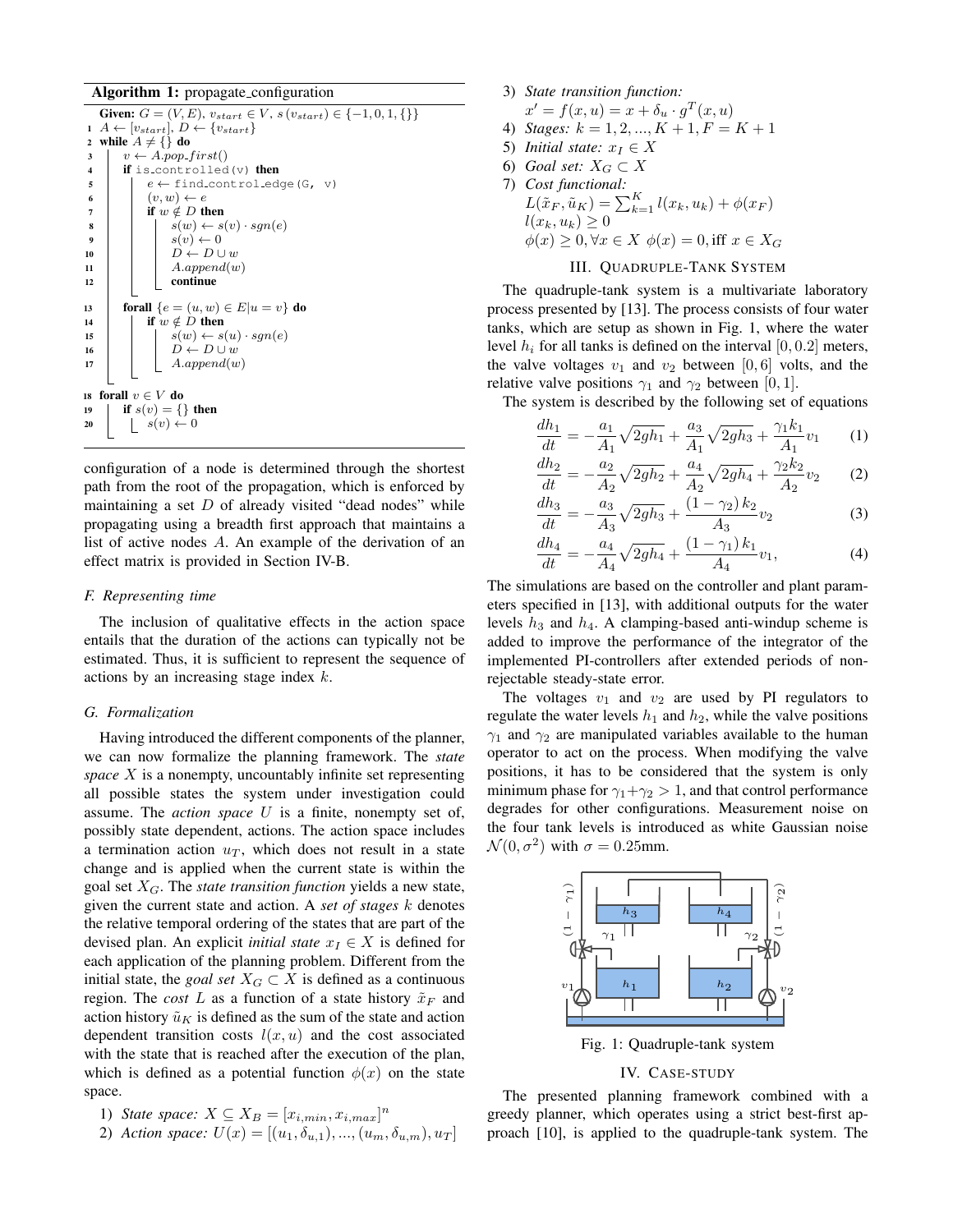modeling uncertainty is expressed implicitly by using immediate state-feedback after a one-stage planning process. To emulate a human operator in the loop, a reference signal generator is used to translate the actions recommended by the greedy planner into set-points following a ramp profile for the control-references and valve positions. The slopes for the reference signals are set as  $2.5e^{-4}ms^{-1}$  and  $2e^{-4}s^{-1}$  for the water levels and valve positions, respectively to consider the dynamics of the controlled system.

# *A. State and action space*

The eight process variables  $h_1$ ,  $h_2$ ,  $h_3$ ,  $h_4$ ,  $v_1$ ,  $v_2$ ,  $\gamma_1$ ,  $\gamma_2$ define a state space  $X = [0, 0.2]^4 \times [0, 6]^2 \times [0, 1]^2$ , based on the bounds of the water levels, voltages and valve positions. Applying normalization, the state space becomes  $X_{norm} \subset [0,1]^8$ . In case of nominal closed-loop control, an operator can influence the process by changing set-points for  $h_1$  and  $h_2$  and manually interfacing with the process through  $\gamma_1$  and  $\gamma_2$ , so that the set of actions becomes  $U = \{h_1^+, h_2^+, \gamma_1^+, \gamma_2^+ h_1^-, h_2^-, \gamma_1^-, \gamma_2^-\}$ , where the superscripts '+' and '-' denote "increase" and "decrease". The magnitude of all actions in the normalized space is set to  $\delta_u = 0.005$ , so that the state transition function described in Section II-D becomes  $f(x, u) = x + 0.005g^{T}(x, u)$ .

# *B. Causal graph and effect matrix*

The causal model for the quadruple-tank system, represented by the signed directed graph shown in Fig. 2, is generated from (1)-(4) using the procedure shown by [11] for the extraction of signed directed graphs from differential equations. For the differential equation

$$
\frac{dx_i}{dt} = f_i(x_1, ..., x_n),
$$
\n(5)

the sign of edges of causally connected variables is given by

$$
sgn(x_j \to x_i) = sgn\left[\partial f_i / \partial x_j\big|_{x_1^0, \dots, x_n^0}\right],\tag{6}
$$

where "sgn  $(x_j \rightarrow x_i)$ " is the sign of the edge from  $x_j$  to  $x_i$ . Graphs derived in this manner typically include both cycles and self-cycles if applied to the analysis of continuous processes. Cycles occur when closed-loop control systems or recycle streams are represented, while self-cycles arise if



Fig. 2: Signed directed graph representing the qualitative causal relations of the quadruple-tank system in closed-loop. Green edges represent information transfer inside control loops. Self-loops are not shown. Positive and negative edges are indicated by continuous and dashed lines, respectively.

the derivative of a variable directly depends on the variable itself, as e.g. the water levels  $h_1-h_4$  in (1)-(4). We rely on Algorithm 1 to correctly describe the effect of loops and selfloops for steady-state propagation, resulting in the following effect matrix for the system in closed-loop operation

Gcl(x) = h<sup>1</sup> h<sup>2</sup> h<sup>3</sup> h<sup>4</sup> v<sup>1</sup> v<sup>2</sup> γ<sup>1</sup> γ<sup>2</sup> h<sup>+</sup> <sup>1</sup> 1 0 <sup>−</sup>1 1 1 <sup>−</sup>1 0 0 h<sup>+</sup> <sup>2</sup> 0 1 1 <sup>−</sup><sup>1</sup> <sup>−</sup>1 1 0 0 γ<sup>+</sup> <sup>1</sup> 0 0 1 <sup>−</sup><sup>1</sup> <sup>−</sup>1 1 1 0 γ<sup>+</sup> <sup>2</sup> 0 0 <sup>−</sup>1 1 1 <sup>−</sup>1 0 1 h<sup>−</sup> <sup>1</sup> <sup>−</sup>1 0 1 <sup>−</sup><sup>1</sup> <sup>−</sup>1 1 0 0 h<sup>−</sup> <sup>2</sup> <sup>0</sup> <sup>−</sup><sup>1</sup> <sup>−</sup>1 1 1 <sup>−</sup>1 0 0 γ<sup>−</sup> <sup>1</sup> 0 0 <sup>−</sup>1 1 1 <sup>−</sup><sup>1</sup> <sup>−</sup>1 0 γ<sup>−</sup> <sup>2</sup> 0 0 1 <sup>−</sup><sup>1</sup> <sup>−</sup>1 1 0 <sup>−</sup><sup>1</sup> . (7)

To clarify, the steady-state propagation of an increase of the control set-point for the tank level  $h_1$ , summarized in the first row of (7), is described. The graph propagation is initialized by setting the configuration of the manipulated variable belonging to the control-loop of tank 1 to  $s(v_1) = 1$ and marking node  $v_1$  as a dead node. The graph propagation along the edges  $(v_1, h_1)$  and  $(v_1, h_4)$  yields  $s(h_1) = 1$ and  $s(h_4) = 1$ . In the subsequent iteration, the control edge  $(h_1, v_1)$  is not propagated because  $v_1$  was previously marked as a dead node, but the propagation along  $(h_4, h_2)$ results in  $s(h_2) = 1$ . Because  $h_2$  is a controlled variable, the corresponding subroutine in Algorithm 1 is activated, resulting in the assignment  $s(v_2) = -1$  through the control edge  $(h_2, v_2)$  and subsequent reassignment of  $s(h_2) = 0$ , indicating that the configuration of  $h_2$  will not change once dynamics have settled, because the controller eventually rejects the disturbance. The final assignment yields  $s(h_3)$  =  $-1$  along the edge  $(v_2, h_3)$ , since  $s(v_2) = -1$  was set in the previous iteration. The iteration terminates following the assignment of  $h_3$ , because there are no edges leading to nodes that are not marked as dead from  $h_3$ , leading to the default assignments  $s(\gamma_1) = 0$ ,  $s(\gamma_2) = 0$  for the remaining two variables.

#### *C. Cost function*

It is assumed that state transitions entail no cost, so that the cost of an action is defined as the cost of the resulting state,  $\phi(x')$ . The potential function serving as a heuristic for the cost of a state,  $\phi(x)$ , is defined as the Euclidean distance between the state and an ideal goal state  $x_G \in X_G$ , i.e.  $\phi(x) = ||x - x_G||_2$ . The cost function is not applied to the full state vector, but to a subset of goal variables of the state vector for which the goal state is known prior to the execution of the plan. For the quadruple-tank system, a typical subset of goal variables is  $\{h_1, h_2, h_3, h_4\}$ . The termination criterion is met if the state lies within the defined goal set.

# *D. Greedy algorithm*

The implemented planner searches using a greedy bestfirst approach, as presented by [10]. At each planning step,  $m$  potential new states are evaluated, where  $m$  is the number of applicable actions in the current measured state  $x$ . The locally optimal action  $u_{best} = \arg \min_u (l(x, u) + \phi(g(x, u)))$ is chosen for execution until the next iteration of the planning algorithm.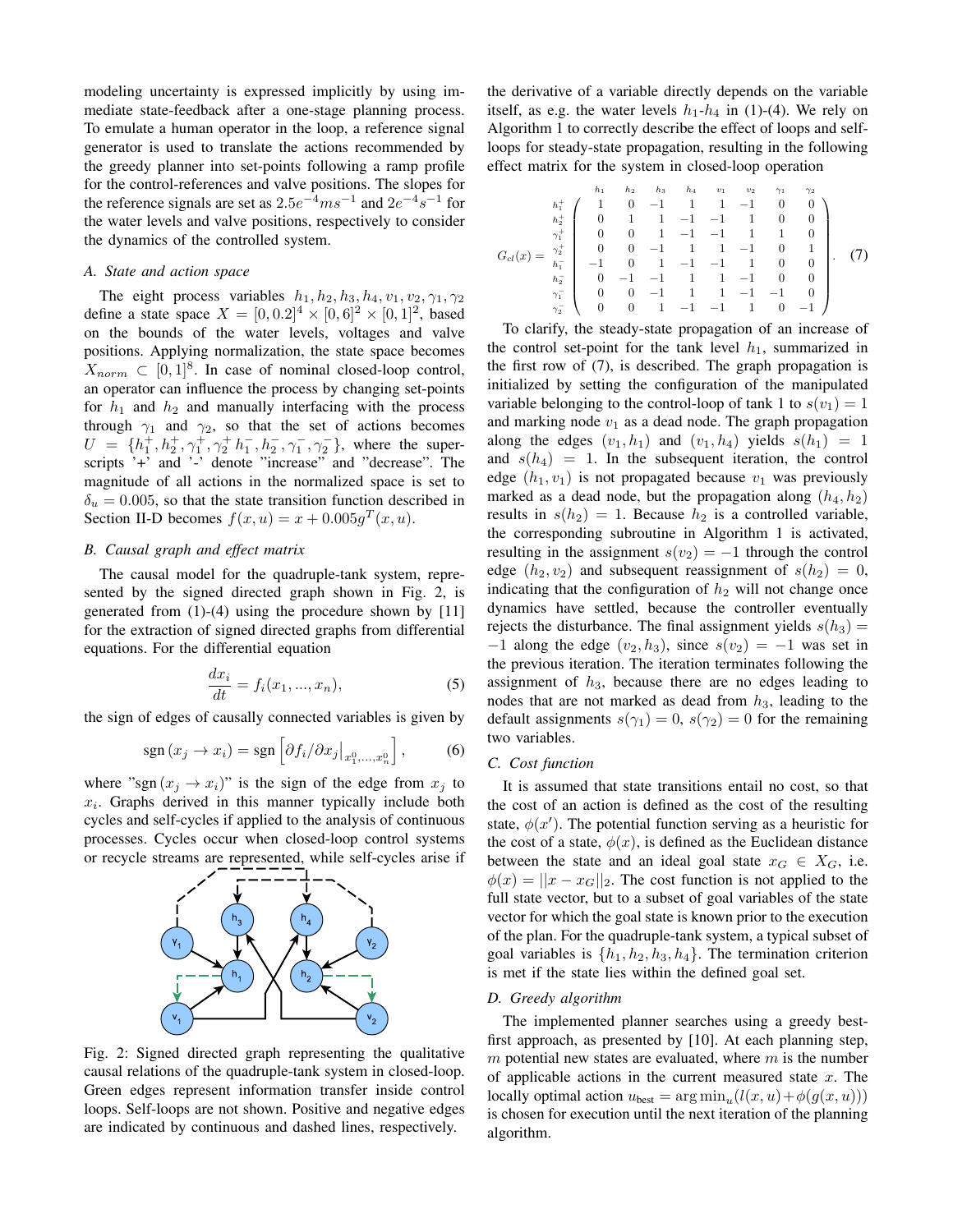# *E. Scenarios*

Scenario 1, displayed in Fig. 4 describes the planning for a change in operating point during nominal operation that cannot be handled by changing only the control inputs  $v_1$  and  $v_2$  for  $h_1$  and  $h_2$ , but requires process modifications outside the nominal control scheme. Scenario 2 describes the same change in operating point as Scenario 1, and additionally imposes constraints on the valid region of the state space, requiring that the water level  $h_2 < 0.11m$ , until the level in tank 1 satisfies  $h_1 > 0.13m$ . This constraint is imposed by defining a rectangular obstacle region  $X_{obstack} =$  $[0m, 0.13m] \times [0.11m, 0.2m]$  in the  $h_1, h_2$  subspace of the state space, which has to be avoided by the planner. This scenario is meant to demonstrate how operational constraints can be represented in the planning framework. Fig. 3 shows the different developments of the water levels in tanks 1 and 2 that result from the additional constraints. Scenario 3 describes a reconfiguration of the process in case of a diagnosed partial failure of pump 1. The pump capacity is reduced by 75% at  $t = 200s$ , leading to a situation in which the desired set-points of the water levels in the bottom tanks cannot be reached and in which  $h_1$  is no longer controlled, since pump 1 constantly operates at maximum efficiency. This new configuration is accounted for by removal of the control edge  $(h_1, v_1)$  in the causal graph and calculation of a new effect matrix using Algorithm 1, which yields

$$
G_{pf}(x) = \begin{pmatrix} h_1 & h_2 & h_3 & h_4 & v_1 & v_2 & \gamma_1 & \gamma_2 \\ h_2^+ & 1 & 1 & 1 & 0 & 0 & 1 & 0 & 0 \\ \gamma_1^+ & 1 & 0 & -1 & -1 & 0 & 1 & 1 & 0 \\ 1 & 0 & -1 & 0 & 0 & -1 & 0 & 1 \\ -1 & 0 & -1 & 0 & 0 & -1 & 0 & 0 \\ \gamma_1^- & -1 & -1 & -1 & 0 & 0 & -1 & 0 & 0 \\ \gamma_2^- & 1 & 0 & 1 & 1 & 0 & -1 & -1 & 0 \\ 1 & 0 & 1 & 0 & 0 & 1 & 0 & -1 \end{pmatrix}.
$$
 (8)

The goal of the planning algorithm is to reconfigure the system such that the water levels in the bottom tanks are returned to the states they were at before the pump failure. Fig. 5 shows the reconfiguration of the system after the activation of the planner at  $t = 1000$  to the desired goal state by compensating for the lack of pump 1 with an increase of the flow through pump 2 and an adjustment of the threeway valves  $\gamma_1$  and  $\gamma_2$ . The initial and ideal goal states for the scenarios are summarized in Table I. The set of relevant goal variables is reduced from  $\{h_1, h_2, h_3, h_4\}$  in the first two scenarios to  $\{h_1, h_2\}$  in the third scenario to account for the reduced number of degrees of freedom resulting from the partial pump failure. The bounds of the goal sets  $X_G$  are shown as dashed grey lines in Fig. 3, 4 and 5.

TABLE I: Initial and goal states for the tested scenarios. '-' indicates variables not included in the goal set.

|                                                   |      |             | $h_1$ $h_2$ $h_3$ $h_4$ $v_1$ $v_2$                                                  |   |   | $\gamma_1$ | $\gamma_2$ |
|---------------------------------------------------|------|-------------|--------------------------------------------------------------------------------------|---|---|------------|------------|
| $x_{I,S1,2}$   0.1 0.1 0.0025 0.05 4.20 1.16 0.59 |      |             |                                                                                      |   |   |            | 0.59       |
| $x_{G, S1, 2}$                                    |      |             | $\begin{array}{cccccccc} \n0.15 & 0.15 & 0.001 & 0.0025 & - & - & - \n\end{array}$   |   |   |            |            |
| $x_{I,S3}$                                        |      |             | $\begin{array}{cccc} \n\vert 0.16 & 0.16 & 0.004 & 0.07 & 5.26 & 1.53 \n\end{array}$ |   |   | 0.6        | 0.6        |
| $x_{G, S3}$                                       | 0.16 | $\sim 0.16$ | $\sim 100$ km s $^{-1}$                                                              | ٠ | ٠ | ۰          |            |



Fig. 3: Comparison between Scenario 1 (blue) and 2 (red), representing a change of operating point without and with constraints. Dashed lines indicate the goal region.

# *F. Results*

The planner finds a feasible path from the initial to the goal configuration for all presented scenarios. Scenario 2 illustrates that operational constraints can be considered as part of the planning scheme as long as they can be formulated as obstacles in the state space. Scenario 3 shows that the planning framework is capable of re-configuring the system in a fault scenario, if it is provided with the information about the source of the fault. In practice, this requires a fault diagnosis scheme which is capable of fault isolation.

### *G. Discussion*

The planner activates in three situations: (i) the operator changes the desired process operating-point, i.e. a new goal set  $X_G$  is defined; (ii) a fault is diagnosed which determines the need of combined manual and automated action to steer the process into the goal set; (iii) a disturbance enters the control loop and the automatic control action does not suffice to keep the process in the goal region. At the stage  $k$  the planner assesses if the state is in the goal region and suggests the locally optimal action  $u_k \in U$  to the human operator. The operator should then execute the suggested action and leverage his/her expert knowledge to quantify its magnitude. At the next iteration, based on the received feedback from the process, the planner re-assesses the situation and suggests a new locally optimal action  $u_{k+1} \in U$ , potentially confirming the previous one, i.e.  $u_{k+1} = u_k$ , to the operator. The frequency upon which the planner is run is a tuning parameter that depends on the dominant time constants of the continuous process to be regulated.

While the results are promising, using a greedy planner does not guarantee that a feasible path is found since there is the risk of "getting stuck" in a local minimum of the potential function  $\phi(x)$ . This problem could be addressed by using tabu search or by combining greedy search with random walks. Further, the planner may output a less reliable plan for systems with fast transient dynamics since the underlying state transition model is derived for steady-state configurations.